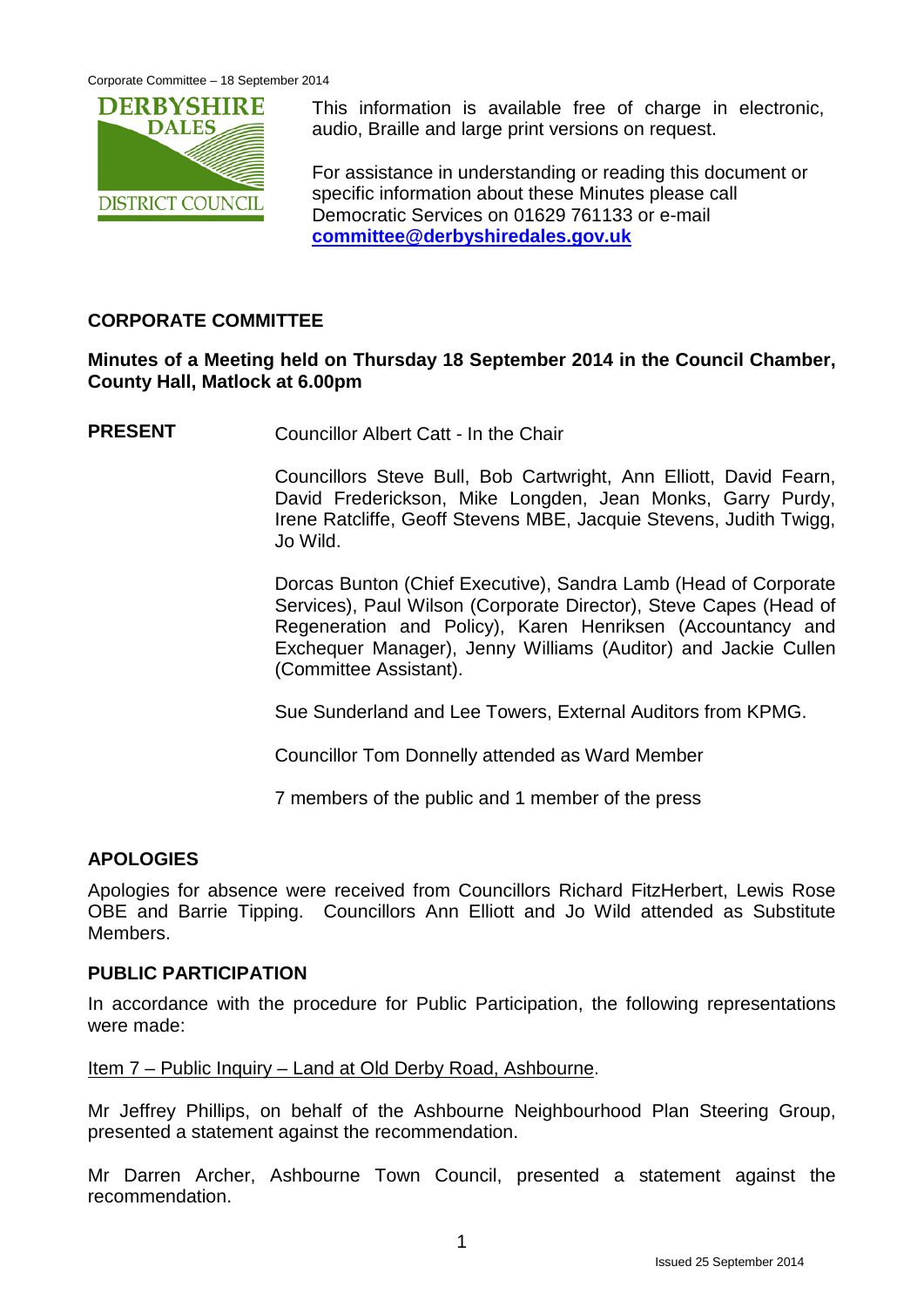Councillor Tom Donnelly, as Ward Member, made a statement against the recommendation, and read out an email he had received from Councillor Tony Millward against the recommendation.

#### **115/14 – MINUTES**

It was moved by Councillor Albert Catt, seconded by Councillor Jacque Stevens and

**RESOLVED** (unanimously) That the minutes of the meeting of the Corporate Committee held on 26 June 2014 be approved as a correct record.

The Minutes were signed by the Chairman.

## **116/14 – ANNUAL GOVERNANCE REPORT 2014/15**

The External Auditor presented the 'Report to those charged with Governance (ISA 260)' 2013/14 and advised that she was intending to give an unqualified opinion once approval of the accounts had been given.

A table summarising the headline messages was given on page 8 of the report, and one recommendation raised was set out in Appendix 1 to the report, concerning related party transactions.

It was moved by Councillor Judith Twigg, seconded by Councillor Geoff Stevens, MBE, and

#### **RESOLVED**

- 1. That the report be noted.
- (unanimously)
- 2. That the induction programme for the new Council include guidance on related party transactions and the need for compliance.

## **117/14 – COMMUNITY GOVERNANCE REVIEW – HATHERSAGE AND OUTSEATS**

The Committee considered a report that fed back on a public consultation exercise on a draft proposal agreed at the June meeting, to dissolve the current parishes of Hathersage and Outseats; to create one new parish council called Hathersage, and to set the electoral arrangements to elect 14 members to the new parish council.

The draft recommendation had been put to the electorate of Hathersage and Outseats parishes, together with other interested parties including the County Council, the Peak District National Park Authority and local businesses. A plan showing the proposed boundary of the new parish of Hathersage was attached at Appendix 1 to the report.

Representations received during the consultation process, the majority of which were in support of the proposal, were summarised in Appendix 2 to the report.

If the Committee decided to proceed with a final recommendation, further steps would need to be taken to inform interested parties of the final recommendation and to allow a period within which copies of the proposals may be inspected. A list of recipients of The ultimate Order, containing the final recommendations**,** was set out in the report.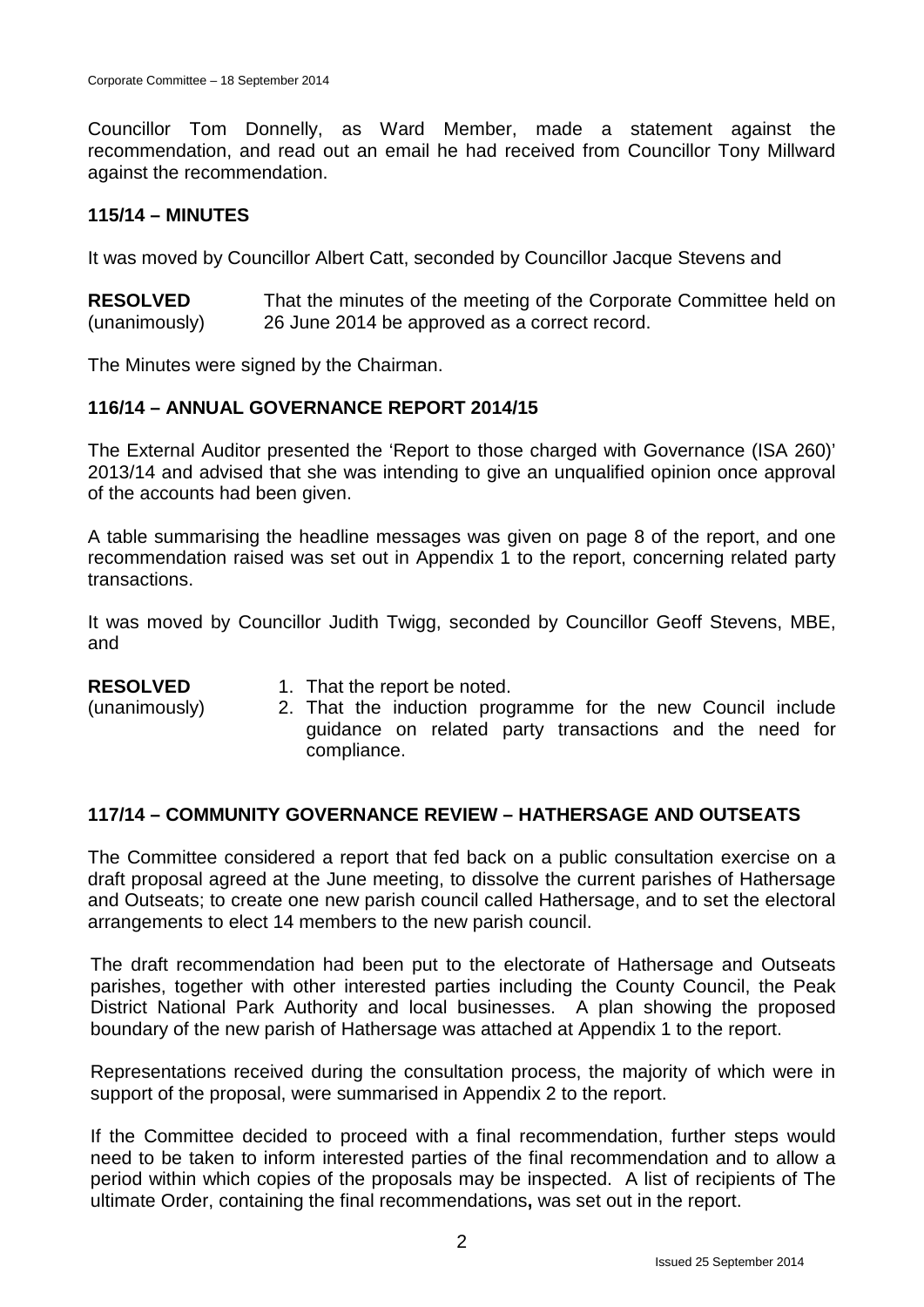The effective date of the Order would be 1<sup>st</sup> April 2015 date to enable deposit copies and to coincide with the new financial year, and the election date would be  $7<sup>th</sup>$  May 2015.

It was moved by Councillor Jean Monks, seconded by Councillor Mike Longden and

**RESOLVED** (unanimously) That in the interests of more effective and convenient local governance, the Council publishes final recommendations as required by the Local Government Public Involvement in Health Act 2007 to secure:

- 1. the dissolution of the current parishes of Hathersage and **Outseats**
- 2. the creation of a new parish of Hathersage comprising the area set out in Appendix 1
- 3. electoral arrangements to provide for 14 members of the new Hathersage Parish Council

#### **118/14 – PUBLIC INQUIRY – LAND AT OLD DERBY ROAD, ASHBOURNE**

The Committee considered a report that informed Members of the outcome of the Derbyshire Dales Local Plan Examination in Public and advised that in light of a significant change in circumstances, it was no longer sustainable for the District Council to seek to defend its original decision to refuse planning permission for residential development at Old Derby Road, Ashbourne. The report advised of an alternative approach to the resolution of the matter which would involve the District Council agreeing not to contest the appeal.

A copy of late representation from Ashbourne Town Council was circulated at the meeting.

On 26TH March 2014, outline planning permission was refused for residential development of up to 200 dwellings, highway improvements and landscaping on land off Old Derby Road, Ashbourne (Application 13/00911/OUT). The reason for refusal was as follows:-

> *'The proposal entails the development of a greenfield site for housing located outside of the Settlement Framework boundary of Ashbourne as defined in the Adopted Derbyshire Dales Local Plan (2005). The development of these greenfields which will be inherently encroaching and harmful to landscape character and appearance is considered unwarranted and unsustainable in the context of the Council being able to demonstrate a housing land supply comfortably in excess of the requirements of the National Planning Policy Framework. The development as such is considered contrary to Policies NBE8 and SF4 of the Local Plan, Development Management Policies 2 and 6 of the Pre Submission Draft Derbyshire Dales Local Plan and guidance in the National Planning Policy Framework taken as a whole.'*

An appeal had been lodged against the Council's refusal of planning permission and the matter was to be determined by means of a Public Inquiry which was due to commence on 7<sup>th</sup> November 2014 for 3 days.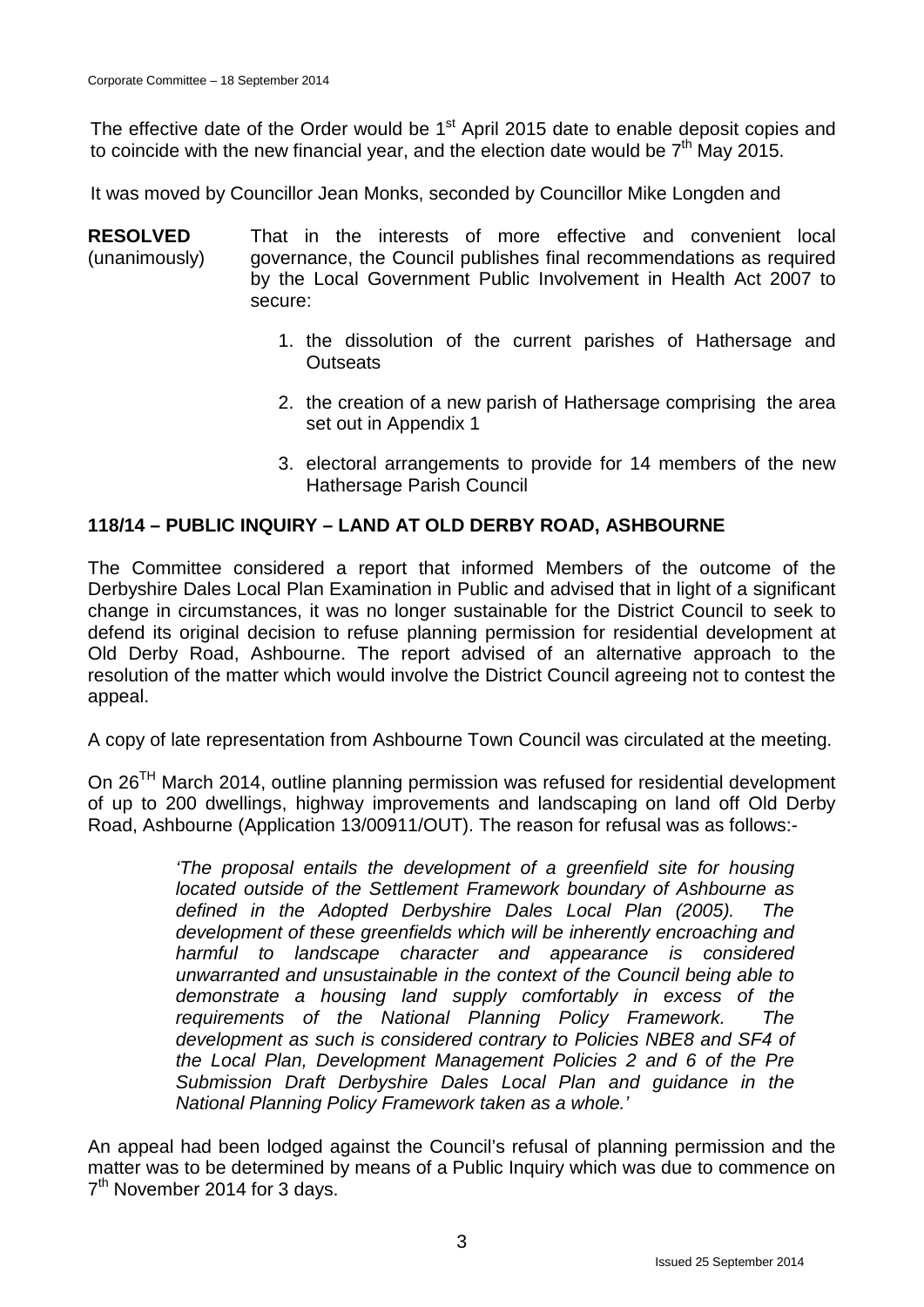At the meeting of Council on  $8<sup>th</sup>$  May 2014, Members approved expenditure in the order of £32,000 for the appointment of Counsel and an expert landscape witness in order to defend the Council's decision. Professional planning evidence would be given by the Council's Corporate Director.

The National Planning Policy Framework (NPPF) outlines the policy position of Central Government which is to *'….boost significantly the supply of housing'.* The Chief Secretary to the Treasury had recently stated that a 'radical building policy was necessary over the longer term' and that as a nation we needed to be providing 250,000 to 300,000 homes per annum. It was felt that the NPPF was increasingly being seen as the policy mechanism to achieve this.

The circumstances of the Appeal in relation to the NPPF were set out in the report, and the key issues arising in the context of this are appeal were:

- a) The extent to which the Council could demonstrate a 5 year supply of deliverable housing land against full OAN, as required by paragraph 47 of the Framework;
- b) Whether existing Development Plan policies cited in the reason for refusal were up to date.

The Local Planning Authority's stance regarding the emerging Derbyshire Dales Local Plan as against the Inspector's findings was set out in the report, together with the direct implications for the determination of this appeal. As such, the premise upon which the original planning application was refused had subsequently been rejected by the Inspector; the decision could no longer be reasonably defended.

An alternative approach to the resolution of this matter was therefore required. In order to resolve this matter without the Council and the appellants incurring further substantial costs, it was necessary for the Council to make a formal determination that in light of changed circumstances, it would no longer seek to defend the original decision. This could be achieved by the submission of a Statement of Common Ground to the Planning Inspectorate with a request that the appeal be downgraded to an appeal hearing (which would not require legal Counsel).

A Statement of Common Ground was attached at Appendix 1 to the report, which in summary stated that:

- 1. The Council would not seek to defend the original reason for refusal due to the change in circumstances.
- 2. In the absence of a 5 year supply, there were no other sustainable planning objections to the development.
- 3. The appellants would not submit an application for costs against the Council.

Subject to the agreement of the Planning Inspectorate, the appeal would continue to be determined by means of an informal hearing (1 day only). This would afford third party interests, including Ward Members and the Town Council, the opportunity to continue to outline their objections to the proposal to the Inspector, thereby affording the opportunity for the public to have their say. However, the District Council would not seek to actively participate in such proceedings.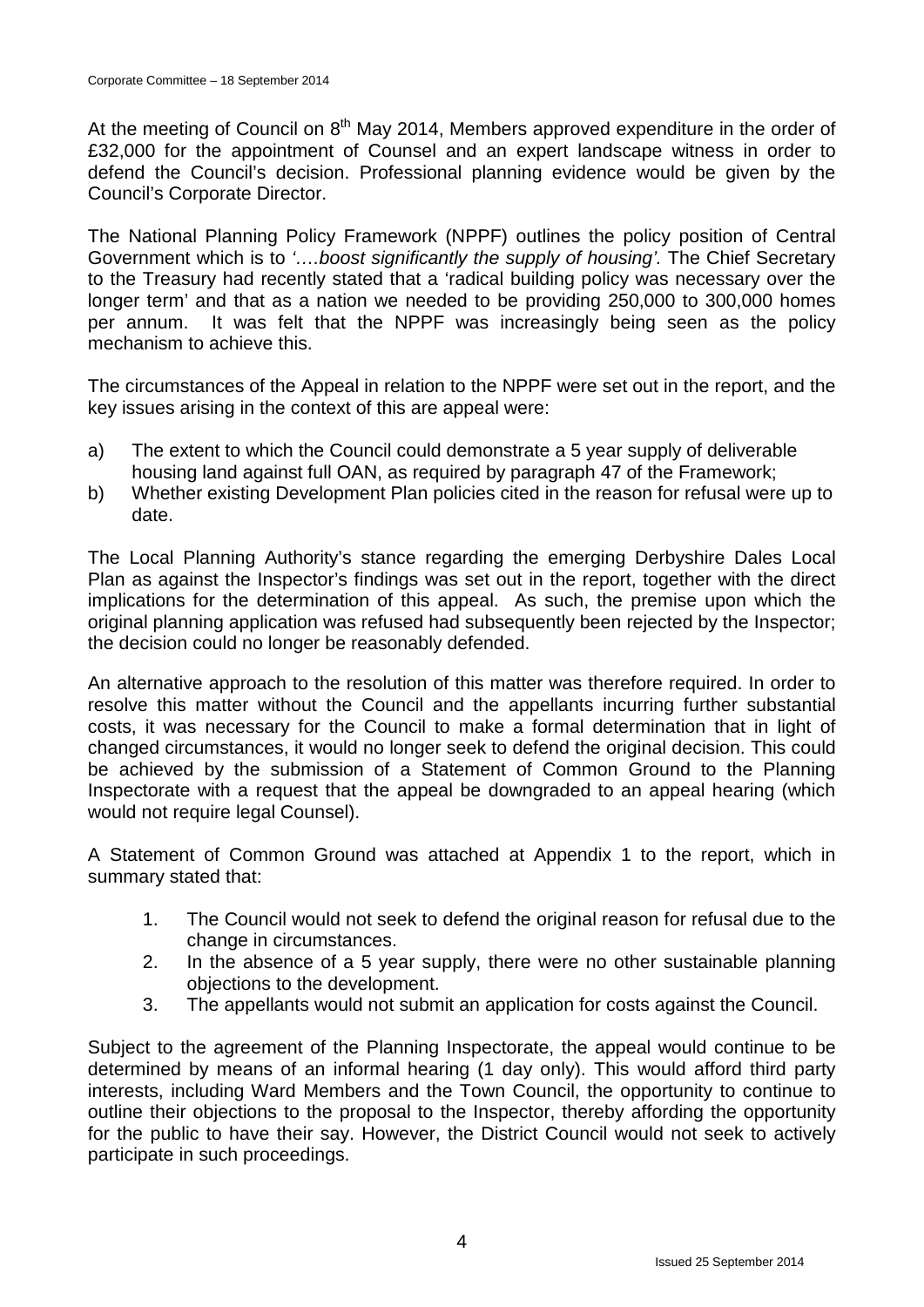It was acknowledged that this was an extremely difficult and contentious course of action to take. However, the District Council had a duty to act responsibly with public resources and it would be inappropriate for the Council to ignore the significant change in circumstances that had occurred.

It was moved by Councillor David Frederickson, seconded by Councillor David Fearn and

- **RESOLVED** 1. That the Committee endorse the approach outlined in Section 4 of the report.
	- 2. That the Statement of Common Ground attached at Appendix 1 be endorsed for submission to the Planning Inspectorate.

Councillor Irene Ratcliffe requested a recorded vote, seconded by Councillor Bob Cartwright.

#### **Voting**:

| In favour          | Councillors A Catt, A Elliott, D Fearn, D Frederickson, M   |
|--------------------|-------------------------------------------------------------|
|                    | Longden, J Monks, G Purdy, G Stevens MBE, J Stevens, J Wild |
|                    | (10)                                                        |
| Against            | Councillors S Bull and I Ratcliffe (2)                      |
| <b>Abstentions</b> | Councillors B Cartwright and J Twigg (2)                    |

The Chairman declared the motion carried.

#### **119/14 – DERBYSHIRE DALES ECONOMIC PLAN 2014-19**

The Committee considered a report that proposed an Economic Plan for the Derbyshire Dales to take forward Members' economic development priority.

Members had established economic development as one of only two improvement priorities for the District Council (Council, November 2013). At the Corporate Committee meeting on 20 March 2014, Members noted the economic circumstances of the district and resolved to produce a Derbyshire Dales Economic Plan.

A Members' Workshop on economic development was held on 5 June 2014, at which possible initiatives for inclusion in the Economic Plan were explored. Members wished these initiatives to be developed further, and as a result the draft Economic Plan attached to the report included five of the six initiatives.

The draft Plan was sent to partners for consultation on 21 August 2014, and comments received up to the date of publication of committee papers had been incorporated in the draft as attached to the report.

The six action areas proposed in the Economic Plan were

- Derbyshire Dales Business Advice
- Site promotion and development
- Business engagement
- Match funding
- Site development loans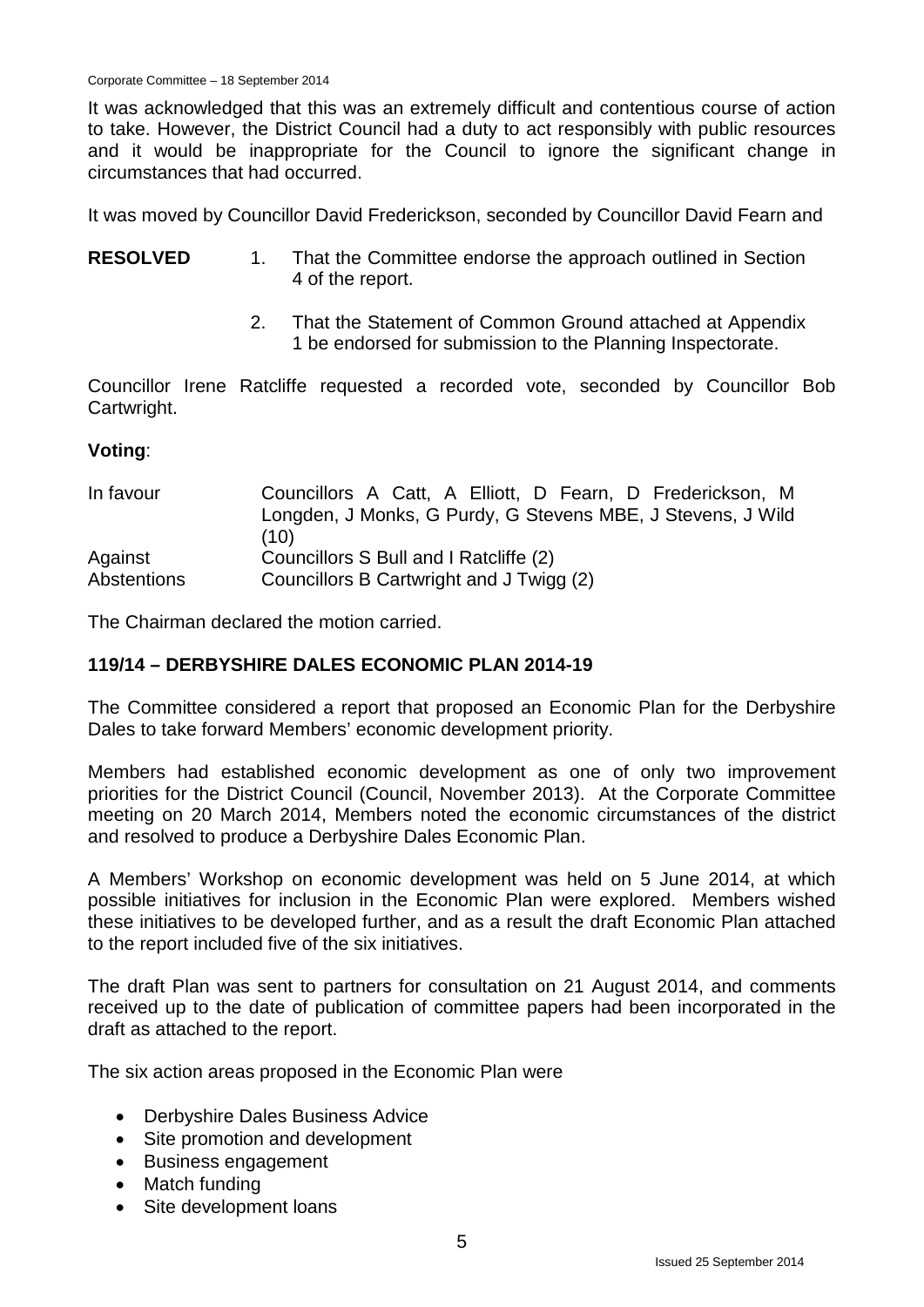Corporate Committee – 18 September 2014

• Ongoing activity

The issue of broadband speed was raised, with a query on the District Council's role in the County Council's roll-out of broadband. Members were advised that the County Council was working with BT and had achieved a figure of 95% coverage in Derbyshire. At this stage, the 5% 'gap' was not yet known, but this section would be addressed in due course. Furthermore, the County Council had advised that community broadband schemes should not be progressed at this stage, as it would result in BT taking these areas off the list for public broadband. It was suggested that when the gaps referred to above were known, this may then be a possibility.

It was moved by Councillor Judith Twigg, seconded by Councillor Geoff Stevens, MBE, and

**RESOLVED** 1. The Derbyshire Dales Economic Plan 2014-2019 is adopted

(unanimously)

- 2. Actions are brought back to Members for consideration as
- appropriate for implementing the Plan
	- 3. Council is recommended to make £100,000 available from the Economic Development Reserve to support priority projects from the 'Enterprise Peak District' plan
	- 4. The reallocation of officer resources is noted.

# **120/14 – LETTER OF REPRESENTATION**

Councillor Irene Ratcliffe left the meeting at 7.35pm prior to commencement of this item.

This report requested that Members consider the draft Letter of Representation as part of their responsibility for approving the financial statements.

The Head of Resources' letter of representation had been prepared in accordance with ISA 580 guidance, and was attached as Appendix 1 to the report. The letter contained one matter of concern (highlighted) regarding a restatement to the accounts, which was brought to the attention of Members.

In addition, ISA 580 required the external auditor to obtain evidence that those charged with governance acknowledged their collective responsibility for the preparation of, and had approved, the financial statements. Approval of the letter of representation by the Corporate Committee prior to receiving the external auditor's Annual Governance Report contributed to that evidence.

It was moved by Councillor Geoff Stevens, MBE, seconded by Councillor Steve Bull and

**RESOLVED** (unanimously) That the draft Letter of Representation be approved.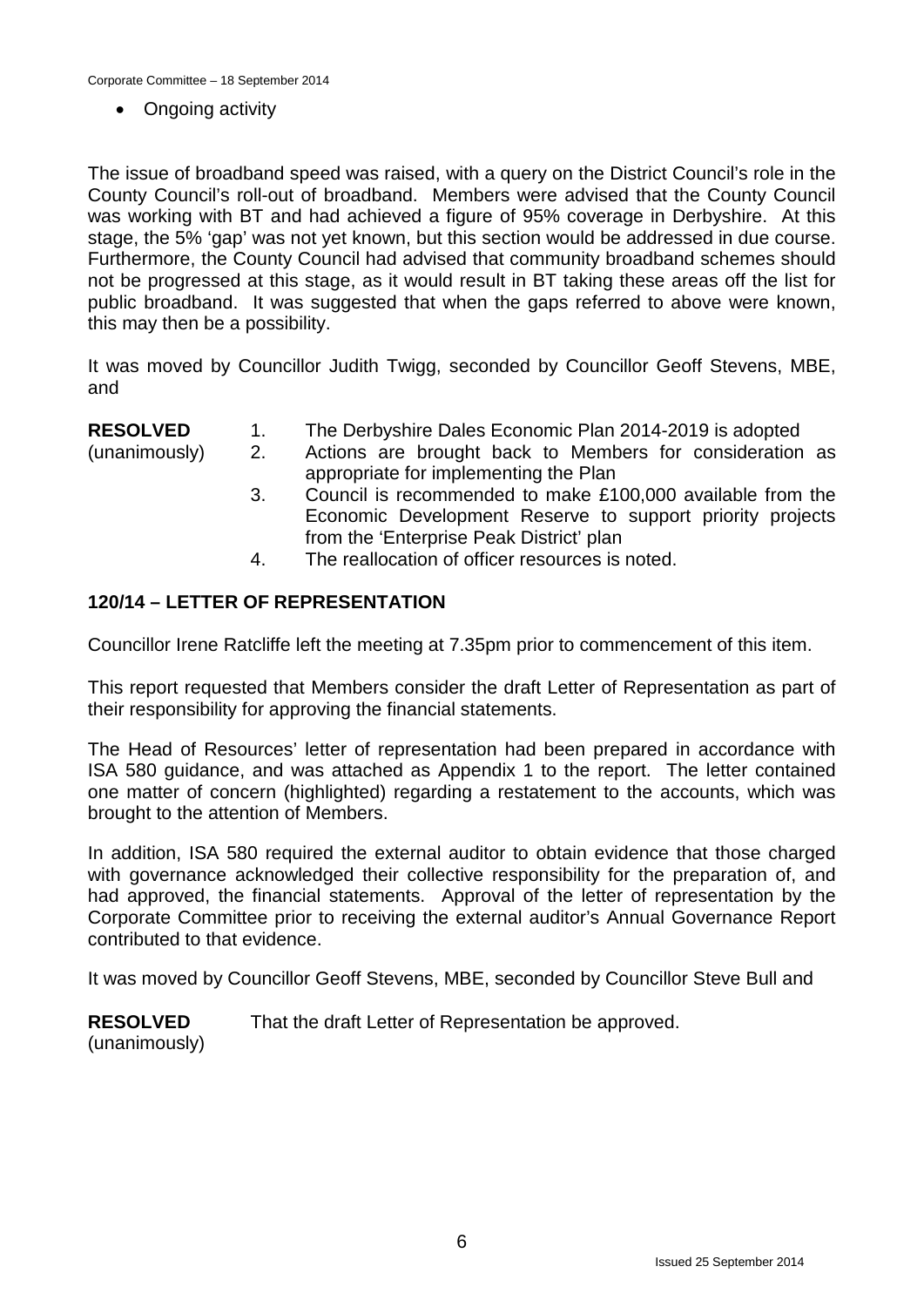#### **121/14 – STATEMENT OF ACCOUNTS 2013/14**

The Committee considered a report that provided interpretation of the Statement of Accounts for 2013/14 and highlighted the key issues. The Committee was requested to consider and approve the Statement of Accounts.

The Statement of Accounts 2013/14, distributed separately with this Agenda, had been audited by the Audit Commission.

The Council's accounts had been prepared to comply with proper practices, as defined by The Local Government Act 2003. Compliance could also be checked by reviewing the Statement of Accounts against the Audit Commission's Aide Memoire, which was attached as Appendix 1 to the report.

It was moved by Councillor Geoff Stevens, MBE, seconded by Councillor David Fearn and

**RESOLVED** (unanimously) That the Committee approves the Statement of Accounts for 2013/14.

## **122/14 – NEW EMPLOYMENT POLICY – LEARNING AND DEVELOPMENT**

The Committee considered a report proposing the adoption and implementation of a new employment policy on Learning and Development.

A Corporate Training Needs Analysis led to approval in March of a corporate Learning and Development Plan for 2014/5 within a 3 year strategic planning horizon. Also in March, Corporate Management Team also approved the draft of a Learning and Development Policy to go out to staff consultation.

The Employee Group was consulted on the draft Learning and Development Policy in April, and in July the Joint Consultative Group considered the proposed new policy and recommended that Corporate Committee approve it. Details of the Policy were set out in the report.

It was stressed that Recommendation no. 3 should be closely monitored as there was potential for this to act as a disincentive to some employees.

It was moved by Councillor Judith Twigg, seconded by Councillor Jean Monks and

## **RESOLVED**

(unanimously)

- 1. That the Corporate Committee approve the Learning and Development Policy.
- 2. That any future updates to the policy statement are approved at committee, but changes to the guidance notes can be approved by Corporate Management Team.
- 3. That support for staff undertaking vocational learning and development over £300 is supported at 50% of course fees and books and excluding any travel and subsistence and that Human Resources monitor the change to 50% to determine that it is not a disincentive to staff.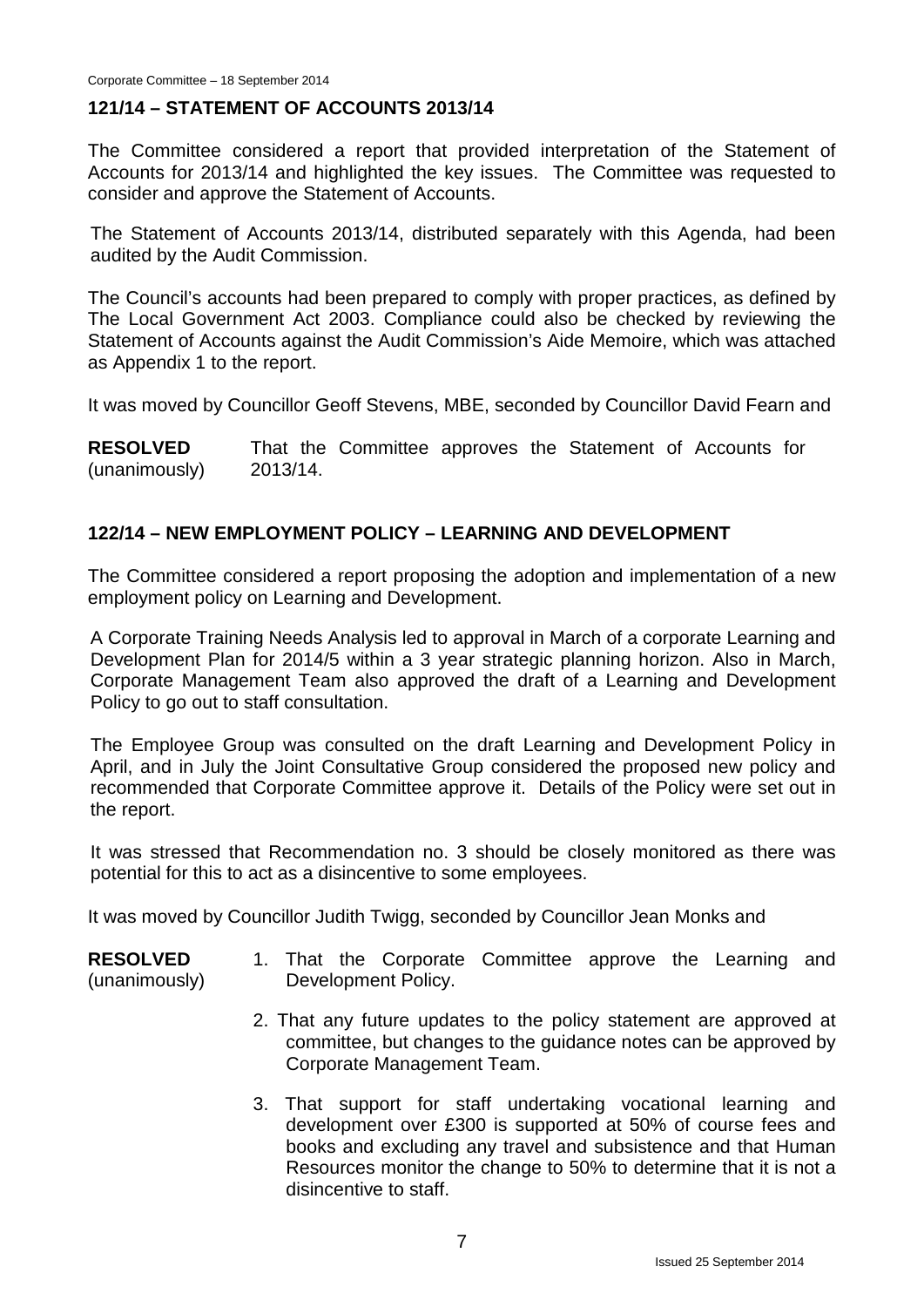4. The sliding scale for repayment of course fees is set at 100% if leaving within a year of qualification and then 50% if leaving at between 12 – 18 months of qualification and 25% if leaving between 18 – 24 months of qualification.

#### **123/14 – EMPLOYEE SURVEY/INVESTORS IN PEOPLE ACTION PLAN 2014**

The Committee considered a report detailing an Employee Survey/Investors in People Action Plan resulting from employee feedback from the employee survey focus groups in November and December 2013 and through the Investors in People assessment in January and April 2014.

The proposed action plan had been developed with the Employee Group and was supported by Corporate Management Team. It had also been considered at Joint Consultative Group (JCG) on 17 July and JCG resolved to recommend to Corporate Committee that the action plan be approved.

The results of the Employee Survey were detailed in the report, together with the proposed action plan, of which 16 of the 24 points were progressing well.

It was moved by Councillor Geoff Stevens, MBE, seconded by Councillor Jean Monks and

- **RESOLVED** (unanimously) 1. That the Employee Survey/Investors in People Action Plan is approved and that progress is monitored and reviewed by the Employee Group.
	- 2. That the delivery of the action plan is measured by the employee survey in 2015.
	- 3. That future full employee surveys are done every 2 years, with short topic based 'mini surveys' in between.

#### **124/14 – EMPLOYER PENSION DISCRETIONS IN THE LOCAL GOVERNMENT PENSION SCHEME**

The Committee were advised that Derbyshire County Council, as the District Council's administrator of the local government pension scheme, had requested that the District Council determine a number of discretionary policies allowed in the scheme.

A report was presented that proposed that the District Council adopted the same discretions that Derbyshire County Council had adopted as an employer. There were no foreseen reasons to vary from the lead given by the County Council. Council had been advised that to vary from their lead would make administration of the scheme more complex and costly.

Once the discretions in appendix 1 to the report were agreed, it was proposed that the District Council retained delegation to the Corporate Committee to determine pension matters and any cases arising. This retained the previous position.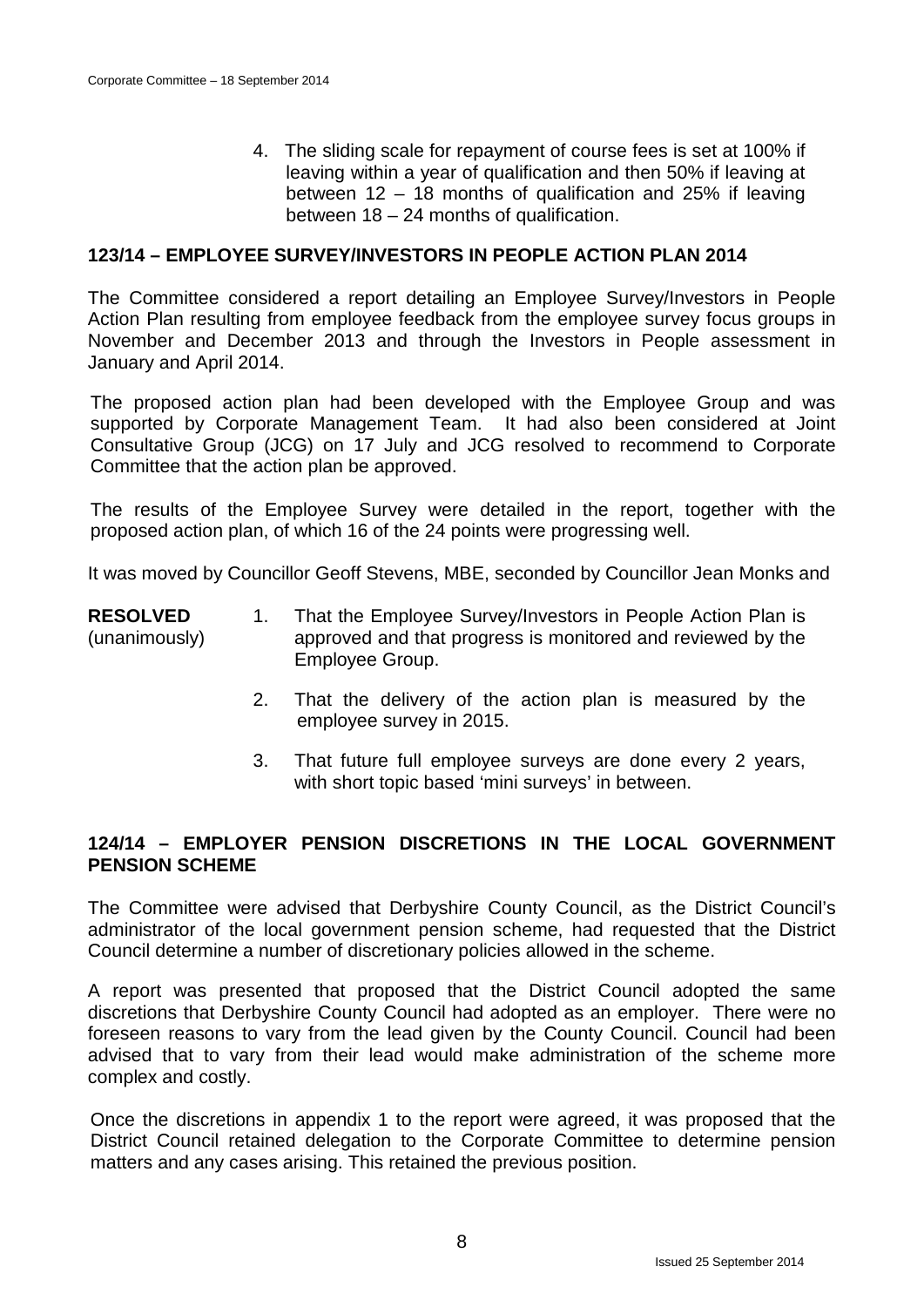It was moved by Councillor Geoff Stevens, MBE, seconded by Councillor Jo Wild and

- **RESOLVED** (unanimously) 1. That the District Council adopts the pension discretion policies in appendix 1.
	- 2. That these discretions are confirmed to Derbyshire County Council as our Local Government Pension Scheme **Administrator**

## **125/14 – INTERNAL AUDIT REPORTS CONCLUDED TO DATE UNDER THE 2014/15 OPERATIONAL AUDIT PLAN**

The Committee were asked to consider the internal audit reports produced to date in accordance with the internal audit reviews undertaken in compliance with the 2014/2015 Operational Audit Plan.

A summary of reports issued covering the period 1st April 2014 – 13th August 2014, for audits included in the 2014/15 Internal Audit Plan, was attached as Appendix 1 to the report. Appendix 1 also showed the number of recommendations analysed between High, Medium and Low priority.

The overall opinion column of Appendix 1 gave an assessment of the reliability of the internal controls examined in accordance with the classifications shown in the report under para 2.4.

Six reports had been issued to date for the current financial year. Three reports were issued with a good conclusion and three with a satisfactory conclusion. Eight recommendations had been made, all of which had been accepted.

In respect of the audits being reported, it was confirmed that there were no issues arising relating to fraud that needed to be brought to the Committee's attention.

It was moved by Councillor Jacquie Stevens, seconded by Councillor Judith Twigg and

**RESOLVED** (unanimously) That the Committee note the findings and conclusions of the internal audit reviews.

## **126/14 – RISK MANAGEMENT – CHIEF EXECUTIVE'S ANNUAL REPORT**

The Council's Risk Management Strategy required the Chief Executive to report to Members, by way of an annual report on the Council's Risk Management arrangements and how Key Strategic Risks were being managed. The Committee considered a report describing the processes and working practices, which had been significantly developed following an extensive review and refresh exercise of our current Risk Management provisions. This would ensure they continued to be effective, timely and fit for purpose, providing the Council with the correct levels of insight and support in relation to its risk exposure.

Details of the Council's risk management programme and objectives were set out in the report. Risks were regularly reported to the Risk Continuity Group, who in turn reported to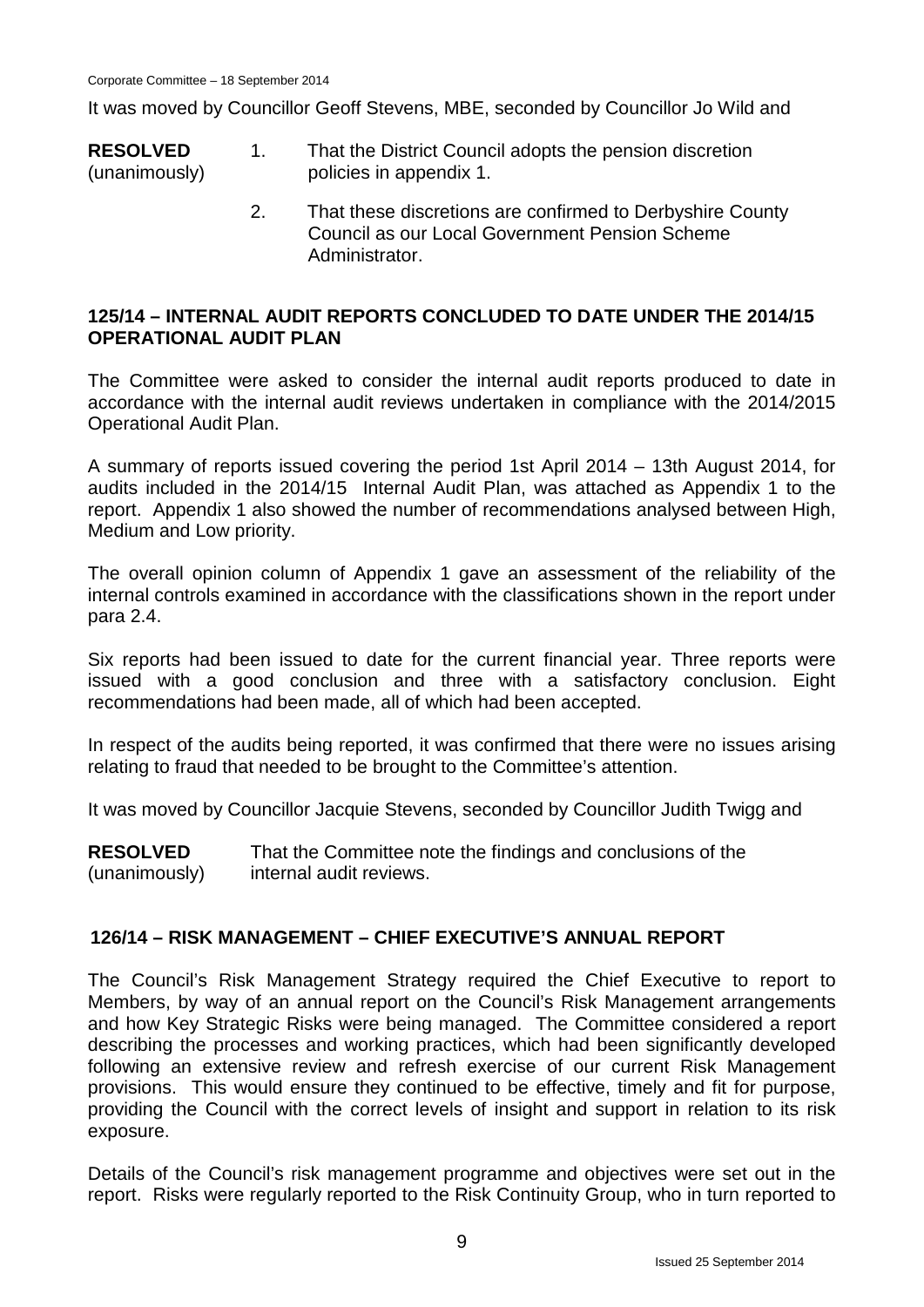the Corporate Management Team, ensuing that risks, risk management etc. were challenged and reported effectively.

Those risks identified and reported to the Corporate Management Team in July 2014 were shown in Appendix 1 to the report. The chart showed current and target risks. There were no high risks at the present time. Additional mitigating actions to further manage the strategic risks and reduce the Council's risk profile were shown in the Strategic Risk Action Plan attached as Appendix 2 to the report.

It was moved by Councillor Steve Bull, seconded by Councillor David Frederickson, and

#### **RESOLVED** That the report be noted.

(unanimously)

# **127/14 – COMMUNICATIONS AND MARKETING STRATEGY**

The Committee considered a report on The Communication and Marketing Strategy, which set out how residents, employees and service users were kept informed about what the District Council was doing, how it was spending public money, and the District Council services they could access.

The District Council last adopted a Communications Strategy in September 2011. Since then, technology had developed and the needs of both the public and the District Council had evolved.

The Strategy was attached as Appendix 1 to the report; and was based on a strategic framework with a more dynamic approach to actions which could be measured by way of an Annual Action Plan.

It was moved by Councillor Geoff Stevens, MBE, seconded by Councillor David Fearn, and

**RESOLVED** 1. That the Communications and Marketing Strategy is adopted.

2. That the action plan for 2014/2015 is approved.

## **128/14 – COMPLAINTS MONITORING**

The Committee considered a report that provided information on formal complaints made about the District Council's services and against individual elected member behaviour at town, parish and District Council level.

It was moved by Councillor Albert Catt, seconded by Councillor Jo Wild, and

**RESOLVED** That the report be noted.

(unanimously)

(unanimously)

## **129/14 – DISTRICT AND PARISH COUNCIL ELECTIONS 2015**

The Committee considered a report that outlined the key dates and arrangements for the District and Parish Council Elections on 7 May 2015.